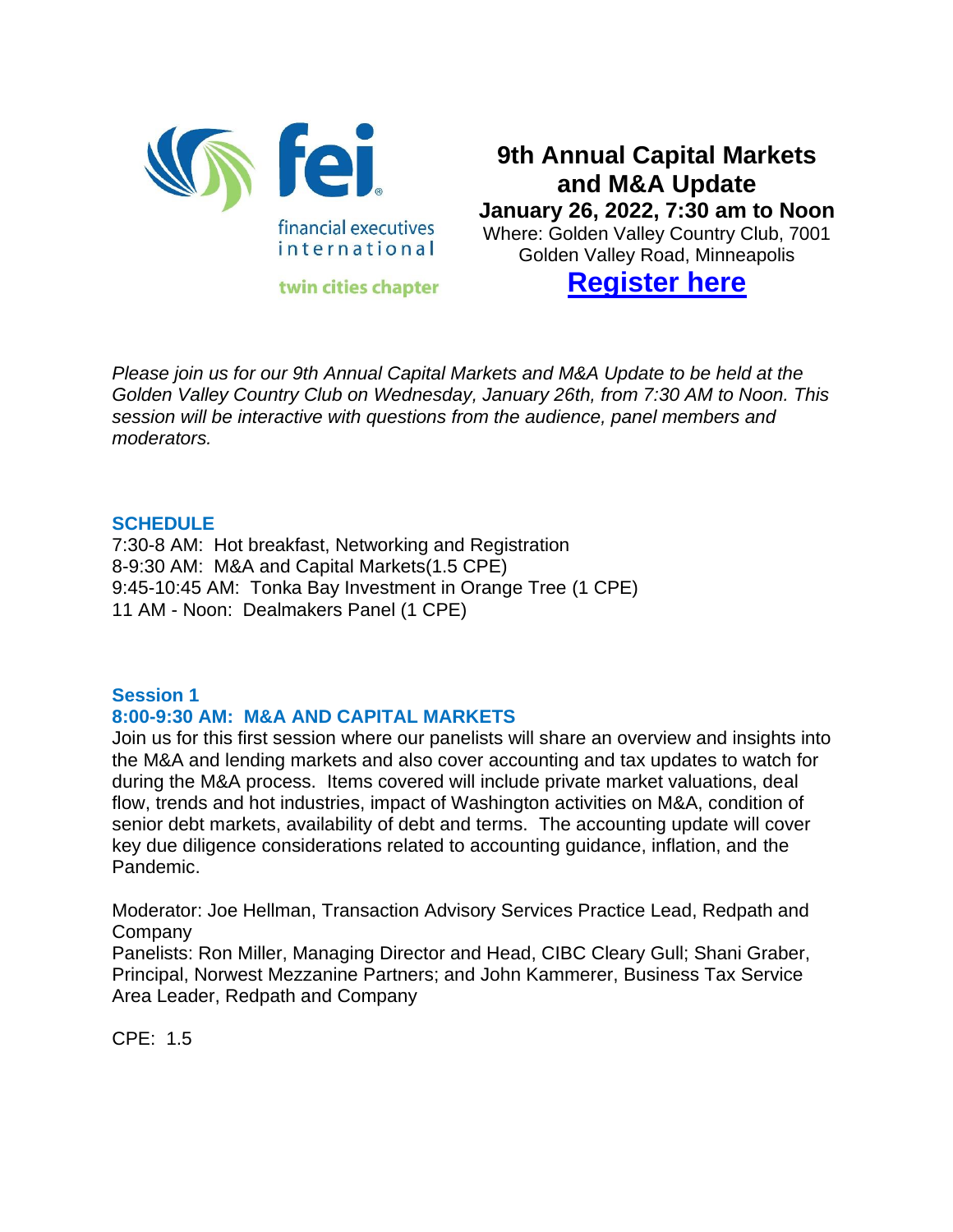#### **Session 2 9:45-10:45 AM: TONKA BAY INVESTMENT IN ORANGE TREE**

On February 2, 2021, private equity firm Tonka Bay Equity Partners invested in staffing company Orange Tree Employment Screening LLC. Tonka Bay's investment in Orange Tree has accelerated the company's ability to grow and deliver even more for its customers. Join us as Tonka Bay and Orange Tree representatives share perspectives related to the deal and their newly formed partnership.

Tonka Bay Equity Partners is a private equity firm that acquires and invests in growthoriented businesses in the highly-engineered manufacturing, business services and value-added distribution sectors. Tonka Bay Equity Partners was formed in 1998 and is based in Minnetonka, Minnesota.

Orange Tree Employment Screening offers fast and easy background screening services so companies can hire quickly. Orange Tree designs background screening programs and deliveres them with innovative technology, peace-of-mind compliance, and responsive client care. Orange Tree Employment Screening LLC was founded in 1990 and is based in Edina, Minnesota.

Moderator: Joe Housman, Vice President, Hays Companies Panelists: Shane Slominski, Partner, Tonka Bay Equity Partners; Renee Ernste, CEO of Orange Tree; & Brian Kueppers, Board Member of Orange Tree

CPE: 1

## **Session 3**

## **11:00 AM–NOON: DEALMAKERS PANEL**

Back by popular demand is our Dealmakers Panel. Hear about the current local deal environment from a wide variety of perspectives including a family office, traditional private equity firm, an attorney and an investment banker. They will share what their firms are seeing and how they differentiate themselves in such a competitive M&A marketplace. Topics will include challenges and opportunities in the M&A market, how and where deals are sourced, financing options and what seller and buyers are looking for in a deal and the latest update on key deal documents.

Moderator: Jay Trumbower, COO/CFO, Boulay Group

Panelists: Sima Griffith: Managing Principal, Aethlon Capital; Elizabeth Lilly: Chief Investment Officer, The Pohlad Companies; Jodi Johnson: Attorney, Moss & Barnett; Nathan Dey: Entrepreneur and Managing Partner, Saltspring Capital

CPE: 1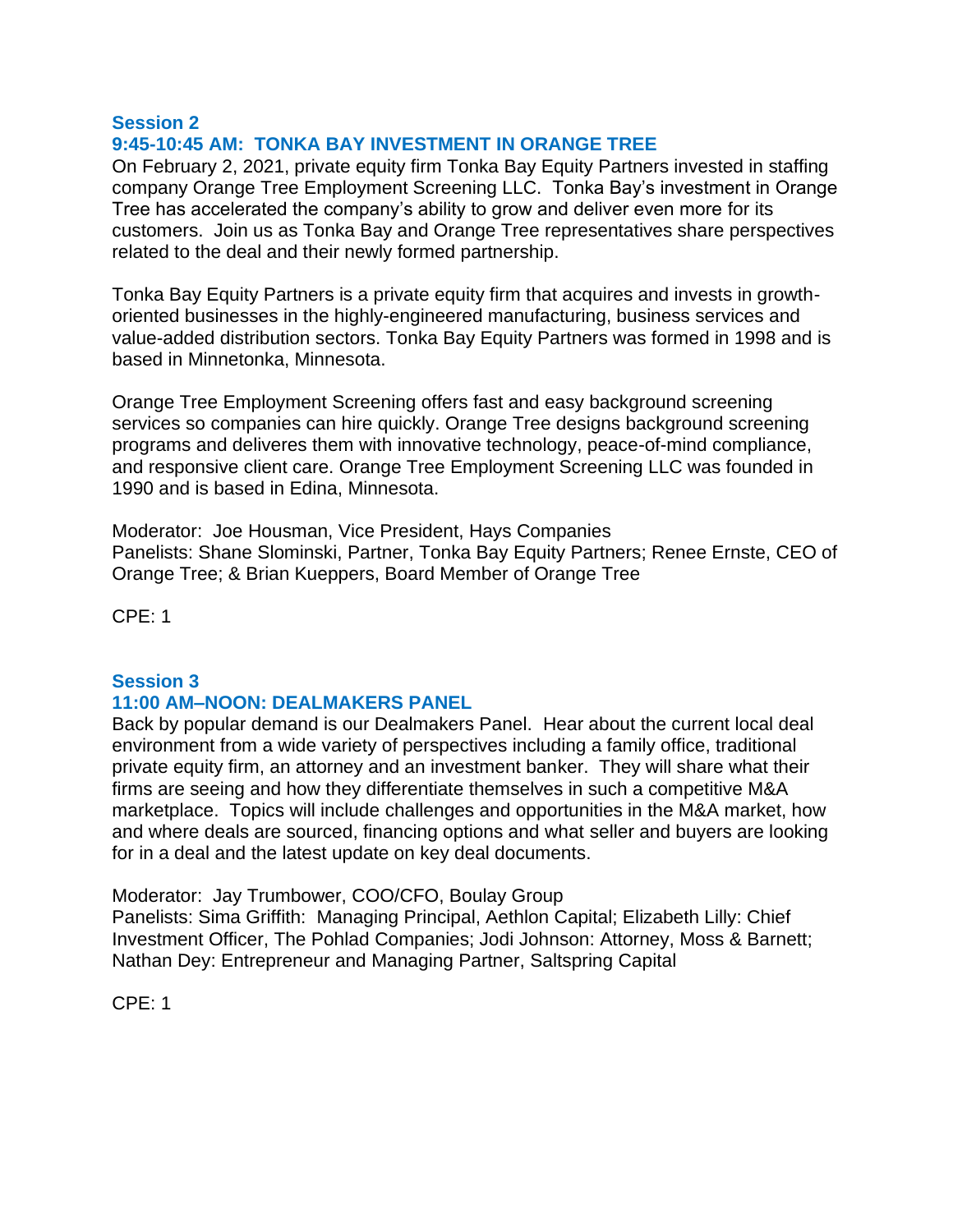### **BIOS:**

### **Session 1: 8-9:30 AM: M&A and Capital Markets Update**

**Joe Hellman:** Mr. Hellman, CPA and partner at Redpath and Company, supports clients through the transaction life cycle, from evaluating opportunities pre-LOI to postclose net working capital true-ups and synergy evaluation. Joe has experience across a variety of industries including business services, construction, manufacturing, healthcare, consumer products, distribution, financial services, and energy. He has provided public accounting services since 2008 and joined Redpath and Company in 2020. As leader of Transaction Advisory Services, Joe is responsible for the quality, execution, strategic direction, and growth of the practice area.

**Ron Miller:** Mr. Miller joined Cleary Gull in 1993 and is currently Managing Director and Head of CIBC Cleary Gull. He is responsible for leading the investment banking group as well as actively managing transactions, business development, and private equity coverage. With over 32 years of transaction experience, Mr. Miller has completed more than 130 merger and acquisition and public and private financing assignments which represent approximately \$10 billion of transaction value. In 2019 and 2015 Mr. Miller was named the M&A Advisor "Boutique M&A Investment Banker of the Year".

**Shani Graber:** Prior to joining Northwest Mezzanine Partners in 2005, Ms. Graber worked for GE Capital's Global Sponsor Finance group focusing on underwriting and portfolio management for leveraged buyout transactions in the middle market and lower middle market. Prior to GE Capital, she performed underwriting and portfolio management for middle market buyout transactions at Heller Financial. She also worked for Prudential Capital Group underwriting and managing private placement transactions of debt.

**John Kammerer:** Mr. Kammerer, CPA, is a tax partner at Redpath and Company and holds a seat on the firm's board of directors. He leads the firm's business tax service area, assisting clients with tax planning and preparation, entity structuring, and M&A transactions. John works with a variety of clients in industries such as manufacturing, construction, real estate, and professional services. He is a frequent presenter on topics of business taxation and entity structuring. John is also a member of the S Corp Association advisory board and is actively involved with the group to promote and support tax policies that positively impact S Corporations and privately-held businesses.

#### **Session 2: 9:45-10:45 AM: Tonka Bay Investment in Orange Tree**

**Joe Housman:** Mr. Housman's primary duties include working with his clients to solve their Property/Casualty and Employee Benefit Insurance issues. His main focus is on middle market private companies, with an emphasis on private equity and M&A transactions, and he has worked in a wide variety of industries over his tax, M&A, and insurance career. Joe serves as a board member on a number of private company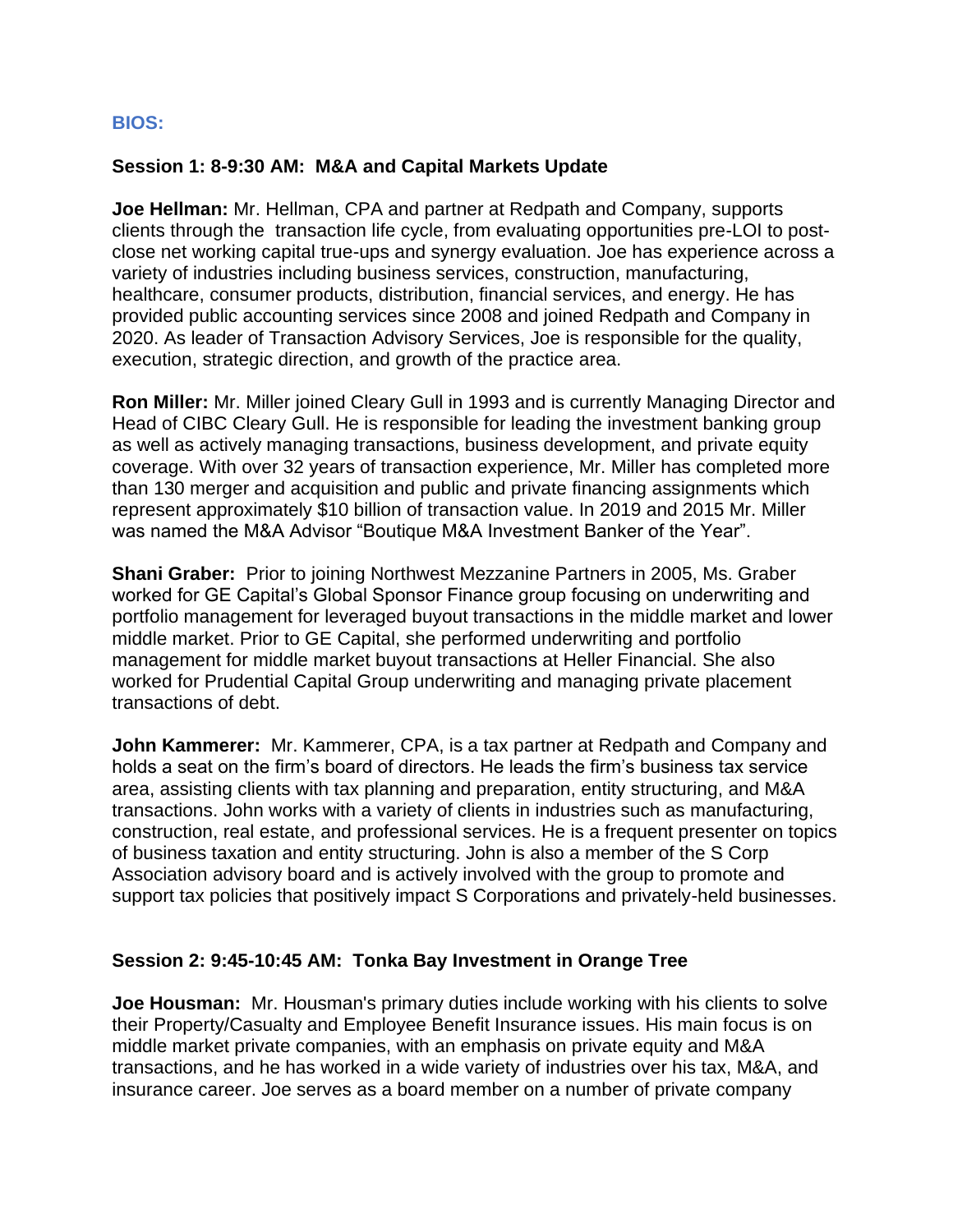businesses, working closely with the management teams on strategic growth and management initiatives. In this role he serves as a strategic advisor on acquisitions, operations, and dispositions of private company (private equity) investments. Prior to joining Hays Companies, Joe worked at Deloitte in the private company tax group serving private equity and real estate funds, real estate developers, manufacturing companies, professional service companies, and private family businesses on their business and individual tax planning.

**Shane Slominski:** Mr. Slominski is a Partner at Tonka Bay Equity Partners, a private equity firm in Minnetonka, MN that invests in entrepreneur-owned businesses in industries such as highly-engineered manufacturing, value-added distribution and business services. He is responsible for sourcing, structuring, and closing new investment opportunities. He also serves on numerous portfolio company boards of directors and works closely with management teams to execute strategic growth plans. Slominski previously worked for Deloitte & Touche and Arthur Andersen and is a graduate of the University of Notre Dame.

**Brian Kueppers**: Brian Kueppers: Mr. Kueppers is the founder of Apex Revenue Technologies. Apex is a technology-driven patient statement processing and electronic patient payment company. Working with some of the largest Healthcare Providers in the country, Brian led Apex to pioneer new approaches in the way providers engage their patients to strengthen the patient relationships and drive better financial results. As the CEO of Apex, Mr. Kueppers partnered with multiple private equity firms and continues to be an advisor, board member, and investor in several privately held businesses. Mr. Kueppers is a graduate of St. John's University in Collegeville, MN.

**Renee Ernste:** Ms. Ernste is the CEO of Orange Tree Employment Screening. She joined Orange Tree in 2008 as Vice President of Customer Care. She created Orange Tree's blended service methodology in this role, which combines a dedicated customer service representative with a support team. She became the CEO of Orange Tree in 2018. Since then, Renee has successfully led the organization through a sale to a private equity firm and its first acquisition. With over seventeen years of experience in the Human Resources industry, she manages all aspects of operations for Orange Tree.

#### **Session 3: 11 AM - Noon: Dealmakers Panel**

**Jay Trumbower:** Mr. Trumbower is currently the COO/CFO of Boulay CPAs and Advisors located in the Twin Cities. Boulay is a diversified, growth-oriented CPA Firm with 250 people and three offices (Minneapolis, Eden Prairie, MN and Naples, FL). Jay started his career in public accounting with a Big Four CPA Firm in Minneapolis, MN. His focus within the firm was Audit and M&A Advisory Services. Subsequently, Jay has held various COO/CFO positions with privately-held organizations, including a \$4.5 billion financial services holding company. He has 10 years of experience leading the Corporate Development/M&A Departments within publicly-traded and private-equity